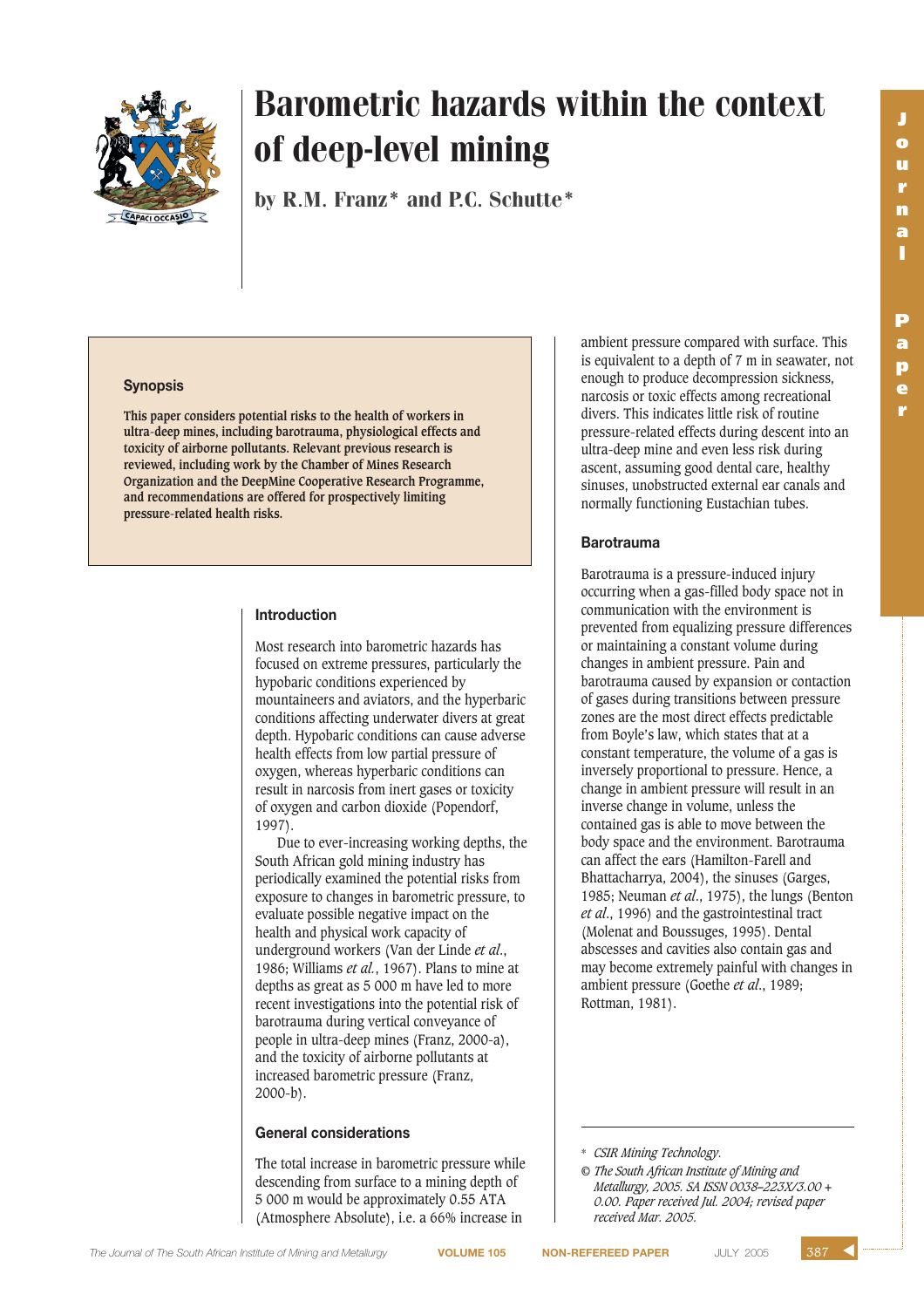# Barometric hazards within the context of deep-level mining

# **Physiological effect of pressure oscillations**

Van der Linde *et al*. (1986) found no potential for daily oscillations in barometric pressure to induce adverse physiological effects among workers in deep-level operations, other than those on the ears, sinuses and teeth referred to above. They estimated that only at a mining depth greater than 6 000m would pressure oscillations be sufficient to cause decompression sickness, and that nitrogen narcosis and oxygen toxicity would only become possible at depths of 16 000 m and 22 000 m respectively. In fact, their results indicated that at an ambient pressure of 117 kPa (depth of 1 970 m), near-maximal physical work rates were better tolerated with respect to body temperature, partial pressure and saturation of oxygen in venous blood, as well as serum glucose and lactate levels. This was attributed to the higher partial pressure of oxygen and the blood's greater affinity for oxygen at depth, resulting in higher blood oxygen levels and enhanced work capacity.

# **Threshold limit values for airborne pollutants**

There is some potential for airborne pollutants to become more toxic at increased barometric pressure but, as the ambient pressure and, hence, the partial pressures of gaseous pollutants increase, so do the partial pressures of other gases in the atmosphere, including oxygen. Accordingly, the greater barometric pressure at a mining depth of 5 000 m would have limited impact on the toxicity of gaseous pollutants and only in some instances would revisions to current threshold limit values (TLV) be required, as discussed below.

Two basic laws govern the absorption of gases by blood in the lungs:

- ➤ Dalton's law states that the total pressure of a mixture of gases is equal to the sum of the partial pressures of individual gases in the mixture, and
- ➤ Henry's law states that at a constant temperature, the amount of gas that will dissolve in a liquid is directly proportional to the partial pressure of the gas at the liquid's surface.

In practical terms and within the context of present concerns, these laws imply that:

- ➤ the rising atmospheric pressure during descent in a mine would elevate the partial pressure of each gas in the inhaled air (including pollutants), according to the pressure increase and the amount of each gas present in the air, and
- $\blacktriangleright$  the rising atmospheric pressure during descent and, hence, the increasing partial pressure of each gas present would cause more of each gas to be absorbed into the blood, with the increas in the potential for absorption of a particular gas being directly proportional to the rise in its partial pressure.

The concentration of a hazardous substance in inhaled air is the most significant variable in determining risk, and it can be variously expressed in terms of parts per million (ppm), i.e.;

- ➤ ppm as the volume of the substance per volume of air ml/m3,
- ➤ ppm as the mass of the substance per volume of air mg/m3, or

➤ ppm as the mass of the substance per mass of air mg/kg.

Alternatively, the concentration can be expressed as a percentage (%), i.e.:

- ➤ percentage volume of the substance relative to the volume of air, or
- ➤ percentage mass of the substance relative to the mass of air.

Once Dalton's law has been applied to determine the partial pressure of a gas, Henry's law can be used to predict its absorption by the blood in the alveoli. The rate of transport by the circulatory system and the amount that would be stored in a given type of tissue can then be predicted. Finally, this information can be used to ascertain the potential for adverse effects under subsequent conditions of decreasing pressure (during return to surface), in accordance with Boyle's law. The only limitation on such predictions is that some active binding occurs with certain gases, most notably  $O_2$ ,  $CO_2$  and  $CO$ , causing discrepancies between predicted and actual concentrations in the blood and body tissues (Kayle, 1999).

A given mass of pollutant per volume of air would have the same toxicity at depth as on surface and, accordingly, current TLVs expressed in mass-per-volume-terms would apply to workers in ultra-deep mines. Similarly, exposure limits and measurements based on mass-per-mass units (e.g. mg/kg of air) would also be uninfluenced by increased barometric pressure. Only where gaseous contaminants are evaluated and quantified in terms of volume-per-volume units, i.e. volumetric ppm or percentage concentration by volume, would the revision of current TLVs be necessary.

The evaluation of pressure effects on respirable dust, including its affinity for lung tissue and any pathogenic consequences, would require laboratory studies using appropriate experimental animals, conducted by a suitable medical research institution. Accordingly, it was recommended that such investigations be considered only once it is clear that ultra-deep mining is likely to become a reality (Franz,2000-b).

### **Managing pressure-related risks**

### *Barotrauma*

The following are seen as crucial to the effective management of pressure-related risks:

- ➤ Worker awareness of routine barotrauma risks and knowledge of preventative measures, which would be mainly behavioural in nature,
- ➤ Prospective identification of susceptible individuals by means of risk-based medical examinations (RBME) for workers in ultra-deep areas, and
- ➤ Administration of prophylactic influenza vaccinations in anticipation of seasonal outbreaks, as well as the provision of antibiotics to control secondary infections and decongestant preparations for supervised treatment of congestive symptoms.

Indications are that routine risks of barotrauma would be mainly limited to individuals with predisposing medical conditions, either chronic or acute (temporary) or, rarely, to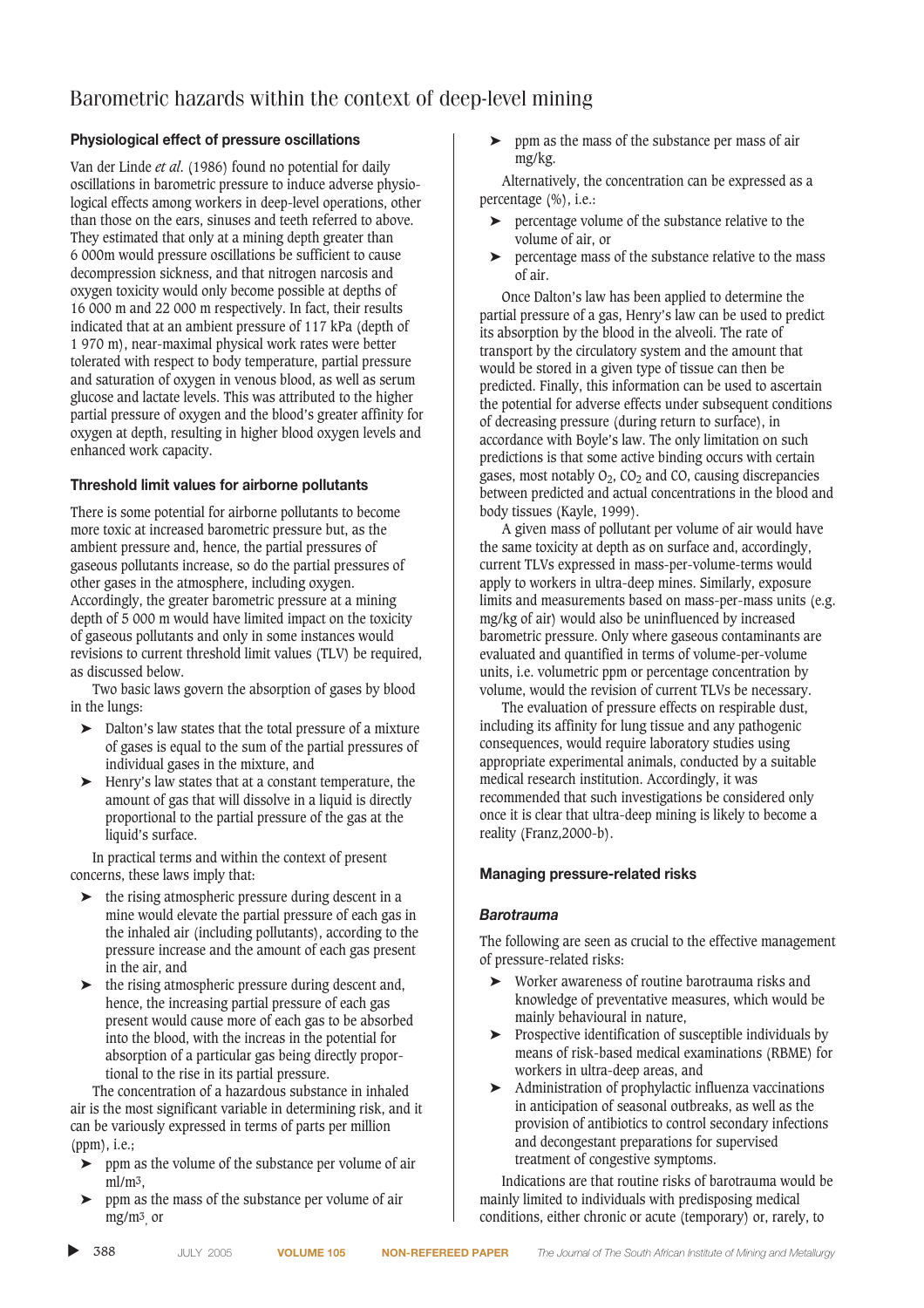**r**

# Barometric hazards within the context of deep-level mining

those with anatomical abnormalities, all of which can be prospectively identified by an RBME that focuses on the ears, sinuses and teeth, and considers the individual's medical history.

# *Airborne pollutants*

The greater partial pressures of gaseous pollutants at working depths approaching 5 000 m and the various means of quantifying their concentration indicate that TLVs stated in terms of mass-per-volume units require no revision from current levels. However, where pollutant levels are quantified in volumetric units, e.g. ml/kg of air or per cent concentration relative to the volume of air, it would be necessary to compensate proportionally for greater ambient pressures at depth.

With regard to handheld instruments used to monitor airborne pollutants, a number of issues would need to be addressed before current devices could be confidently used in ultra-deep mines, including:

- ➤ Confirmation of instruments' operating range with regard to barometric pressure and, to a lesser extent, temperature and humidity,
- ➤ Pressure compensation and/or equalization for negative effects on instrument sensor accuracy caused by pressure changes, considering of the conditioning effect of pressure oscillations on membrane-covered sensors,
- ➤ Use of calibration procedures that cater for the prevailing barometric pressure in areas where measurements are to be made,
- ➤ Use of correction factors to compensate for pressureinduced changes in instrument sensitivity, and
- ➤ Recalibration of instruments after each underground excursion, irrespective of any correction that may have been applied during previous calibration procedures.

A possible strategy to obviate the need for measures summarized above would be to establish charging and calibration bays at or near the levels where instruments are to be used, which would also provide a number of practical advantages, viz.:

- ➤ Eliminate the need to compensate for differences in pressure between surface and the level of intended measurements or to apply correction factors where compensative calibration procedures are not used,
- ➤ Extend the service life of sensors by reducing their exposure to pressure oscillations, particularly in the case of membrane-covered sensors, and
- ➤ Provide ready access to instruments by underground personnel, for unplanned or ad hoc follow-up measurements.

Should economic considerations weigh in favour of proceeding with ultra-deep mining, a prospective laboratory investigation should be made into the risks from exposure to respirable dust at increased pressure to determine its affinity for lung tissue and any pathogenic consequences.

# **Conclusions**

Present knowledge indicates that pressure-related effects on mineworkers' health would be moderate and limited to

individuals with predisposing medical conditions, of which chronic cases could be identified through risk-based medical examinations and then managed, while acute conditions could either be prevented through prophylaxis or treated symptomatically.

With regard to airborne pollutants, a prospective investigation into exposure to respirable dust at greater pressure should be considered once indications are that ultra-deep mining is likely to proceed, as this would require an extended study entailing the use of laboratory animals. Concerning gaseous pollutants, downward revision of TLVs expressed in volume-per-volume terms would be necessary, but current mass-per-volume limits would remain valid. Gas-monitoring instruments should be confirmed as suitable or modified for use at the pressures anticipated, and revised calibration or deployment procedures would be required to minimize the effects of pressure oscillations on sensor accuracy.

Such measures would serve to minimize pressure-related impact on workers' health, thereby enhancing the productivity and profitability of ultra-deep mining operations.

# **References**

- BENTON, P.J., WOODFINE, J.D., and WESTWOOK, P.R. Arterial gas embolism following a 1-meter ascent during helicopter escape training. Aviat Space *Environ Med*, vol. 67, 1996. pp. 63–4.
- FRANZ, R.M. Identification and evaluation of the effects of barometric pressure change on employees. DeepMine Research Task 1.1.1, Report No. 2000- 0163-R, Johannesburg: DeepMine Cooperative Research Programme. 2000-a
- FRANZ, R.M. Physiological effects of increased barometric pressure on exposure to airborne pollutants. DeepMine Research Task 1.1.2, Report No. 2000- 0189-R, Johannesburg: DeepMine Cooperative Research Programme. 2000-b.
- GARGES, L.M. Maxillary sinus barotrauma: A case report and review. *Aviat Space Environ Med*, vol. 56, 1985, 796.
- GOETHE, W.H., BATER, H., and LABAN, C. Barodontalgia and barotrauma in the human teeth: Findings in navy divers, frogmen and submariners in the Federal Republic of Germany. Mil Med, vol. 154, 1989, pp. 491–5.
- HAMILTON-FARELL, M. and BHATTACHARRYA, A. Barotrauma. *Injury Int J*, vol. 35, 2004. pp. 359–370.
- Himalayan Medical Supplies. Victoria and Repton, Australia. http://www.bartlett.net.au/pac.html. 2000.
- KAYLE, A. Potential risks of barotrauma and exposure to gaseous pollutants at increased ambient pressure. Unpublished consultancy report to CSIR Mining Technology. 1999.
- MOLENAT, F.A. and BOUSSUGES, A.H. Rupture of the stomach complicating diving accidents. *Undersea Hyperbaric Med*, vol. 22, 1995. pp. 87–96.
- NEUMAN, T.S., SETTLE, H., BEAVER, G., and LINAWEAVER, P. Maxillary sinus barotrauma with cranial nerve involvement. *Aviat Space Environ Med*, vol. 46, 1975. pp. 314–5.
- POPENDORF, W. Barometric hazards. In: Di Nardi, S. (ed.), *The Occupational Environment— Its Evaluation and Control*. Fairfax VA: AIHA Press, 1997. pp. 604–627.
- ROTTMAN, K. Barodontalgia: Dental considerations for the scuba diving patient. *Quintessence Int*, vol. 9, 1981. pp. 979–82.
- VAN DER LINDE, A., VAN RENSBURG, J.P., and KIELBLOCK, A.J. The physiological effects of daily atmospheric pressure oscillations on workers in deep-level mines. Research Report No. 9/86, Johannesburg: Chamber of Mines of South Africa. 1986.

WILLIAMS, C.G., WYNDHAM, C.H., KOK, R., and von RAHDEN, M. The effect of the change in barometric pressure on the capacity for physical work of men descending to work in deep mines. Research Report No. 97/67, Johannesburg: Transvaal and Orange Free State Chamber of Mines. 1976.